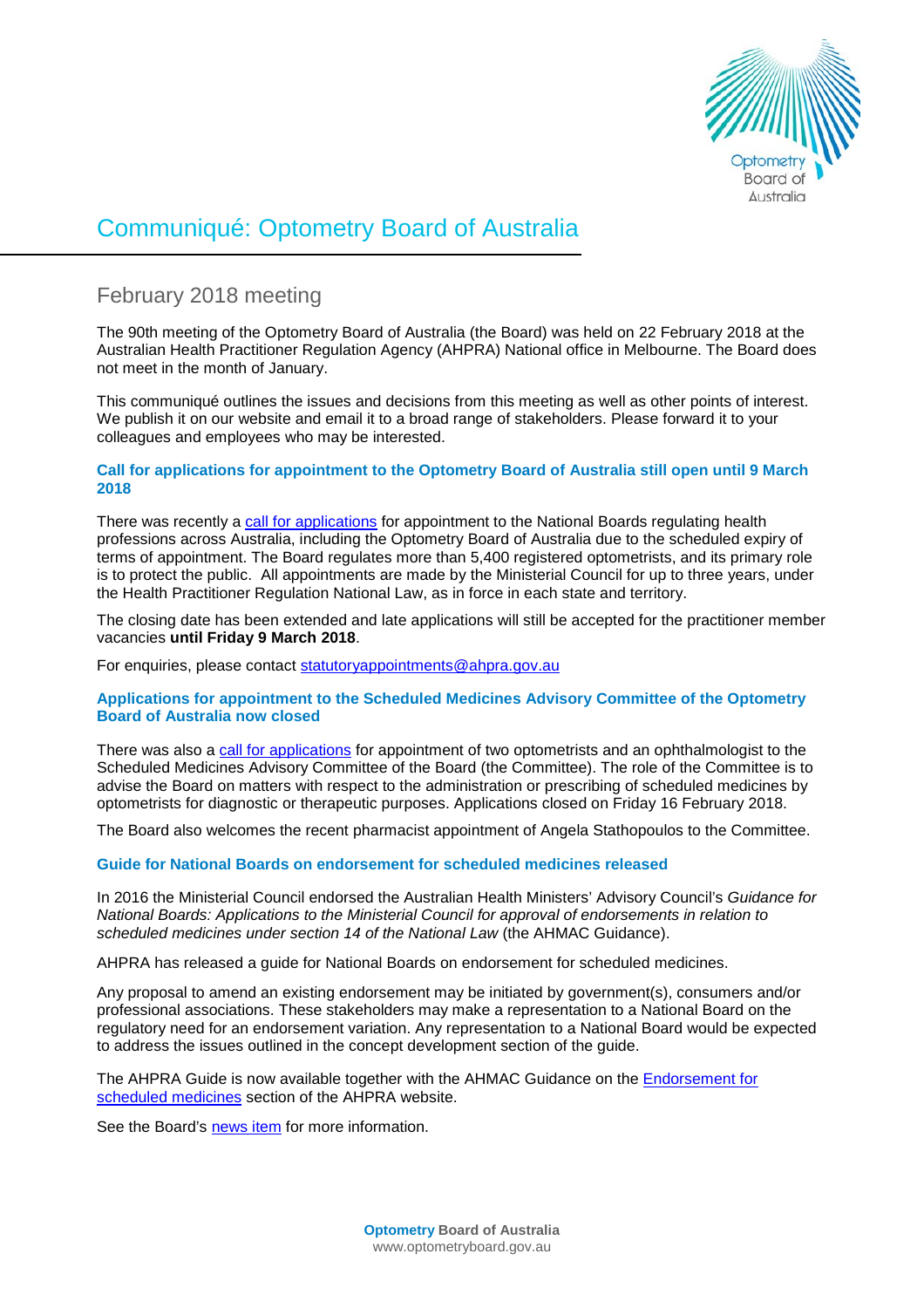### **Update on the review of scheduled medicines**

The Board undertook a wide-ranging public consultation in 2017 on the review of the current *Endorsement for scheduled medicines registration standard* (the standard) and *Guidelines for use of scheduled medicines* (the guidelines). The Board received helpful feedback from the profession, stakeholders and the community on its proposed changes and has helped the Board in finalising the proposed revised standard and guidelines.

The proposed revised standard and guidelines are currently being considered by the COAG Health Council. If approved, the revised standard and guidelines will be published on the Board's website and will have a transition period so that optometrists can become familiar with the content.

#### **Upcoming public consultation for the revised continuing professional development standard and guidelines**

The Board will soon release a public consultation paper on the review of the revised *Continuing professional development registration standard* and related guidelines.

The revised registration standard sets out the Board's minimum requirements for continuing professional development (CPD) for optometrists.

With other National Boards, the Board has reviewed the current registration standard and related guidelines in keeping with good regulatory practice and will seek feedback from the profession, stakeholders and the community on the proposed revised CPD registration standard and related guidelines.

Any changes made to the approved revised registration standard and guidelines after public consultation will have a period of transition to support the profession in adapting to these changes.

The public consultation paper will soon be available on the [Current Consultations](http://www.optometryboard.gov.au/News/Current-Consultations.aspx) page.

#### **Self-assessment tool launched to help practitioners and advertisers**

As part of the [Advertising compliance and enforcement strategy for the National Scheme,](http://www.ahpra.gov.au/Publications/Advertising-resources/Legislation-guidelines.aspx) new resources have been made available to help practitioners and advertisers check and correct their advertising so it complies with their professional and legal obligations. Such resources include a summary of advertising [obligations,](http://www.ahpra.gov.au/Publications/Advertising-resources/Legislation-guidelines/Summary-of-advertising-obligations.aspx) [frequently asked questions,](http://www.ahpra.gov.au/Publications/Advertising-resources/Further-information.aspx) tips on [words to be wary about](http://www.ahpra.gov.au/Publications/Advertising-resources/What-health-practitioners-and-healthcare-providers-need-to-know.aspx) and examples of [compliant and](http://www.ahpra.gov.au/Publications/Advertising-resources/Check-and-correct/All-professions-examples.aspx)  [non-compliant advertising.](http://www.ahpra.gov.au/Publications/Advertising-resources/Check-and-correct/All-professions-examples.aspx)

The latest resource, the [self-assessment tool](http://www.ahpra.gov.au/Publications/Advertising-resources/Check-and-correct/Self-assessment-tool.aspx) is now available in the [Advertising resources](http://www.ahpra.gov.au/Publications/Advertising-resources.aspx) section on the AHPRA website.

#### **Quarterly registration data released**

The Board has released its quarterly registration data. Read the latest report and other statistics on our [Statistics page.](http://www.optometryboard.gov.au/About/Statistics.aspx)

#### **Are your contact details up to date?**

It is important that your contact details are up to date to receive renewal reminders from AHPRA and information from the Board. You can check your details via the [Login icon](https://www.ahpra.gov.au/) at the top right of the AHPRA website. Email accounts need to be set to receive communications from AHPRA and the Board to avoid misdirection to an account junk box.

#### **Follow AHPRA on social media**

Connect with AHPRA on [Facebook,](https://www.facebook.com/ahpra.gov.au/) [Twitter](https://twitter.com/AHPRA) or [LinkedIn](https://www.linkedin.com/company/australian-health-practitioner-regulation-agency) to receive information about important topics for your profession and participate in the discussion.